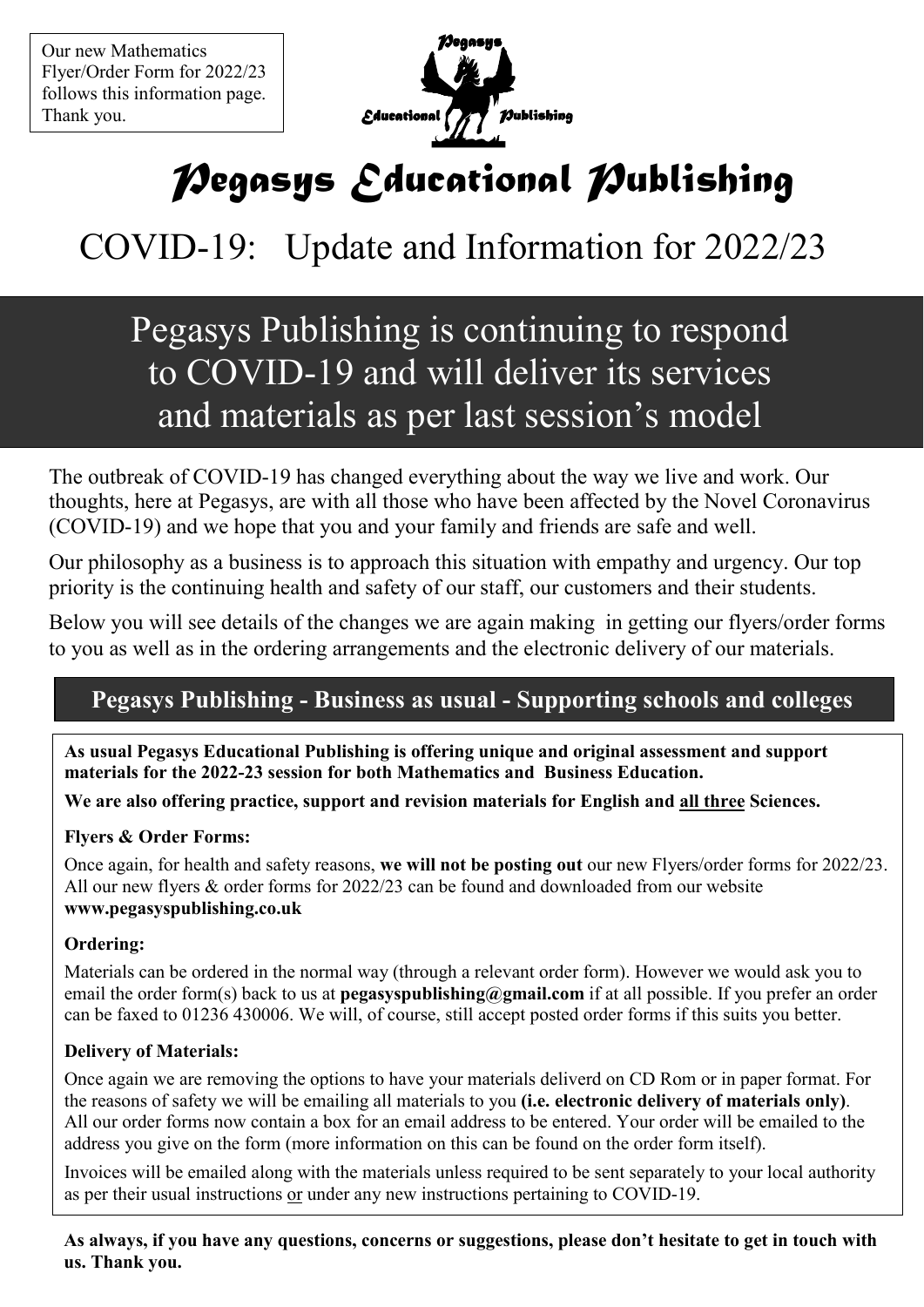**pegasyspublishing@gmail.com** Ĩ Our email address ….

Our website ….

**www.pegasyspublishing.co.uk**



2022/2023

# *Pegasys Educational Publishing Pegasys Educational Publishing*

# **Prelim / Assessment / Practice Papers Revision Packs and Course Materials**<br>
2022/2023 MATHEMATICS<br>
2022/2023<br> **Exational Publishing**<br> **Exational Publishing**<br> **Exational Course Materials**<br>
22/2023<br>
Prelims 2022/23<br>
Prelims 2022/23<br>
ests 2022/23<br>
ests 2022/23<br>
ests 2022/23<br>
(new format, timings & marks)!!!<br>
d

- **Higher Prelims & Mini & Mini-Prelims 2022/23 (multiple formats on offer this year plus separate mini-prelims for <u>all three</u> CFE H Units)** 
	- **Higher Extended Unit tests Higher Extended 2022/23**
	- **Higher Practice Unit Tests (non-cloned practice NARS)**
- **Advanced Higher Prelim 2022/23** (new format, timings & marks)!!!
- **1 Advanced Higher Extended Unit Tests 2022/23** 
	- **AH Course Notes** (a massive resource!!)

# **"Curriculum for Excellence"**

Lifeskills has become "Applications of Mathematics" so all Packs/Tests<br>this flyer/order form have now been renamed accordingly. Thank you.<br>. **Lifeskills has become "Applications of Mathematics" so all Packs/Tests and Prelims throughout** 

- Worksheet and Homework Packs for National 4 & National 5
- **-** Worksheet and Homework Packs for National 4 & National 5<br>- Worksheet and Homework Packs for N4 & N5 Appl. of Mathematics
- $\boxed{\phantom{a}$  **Worksheet Pack for National 3 Applications of Mathematics** 
	- - **Homework Pack for 4ational 3 Applications of Mathematics**
- - **Extended Unit Tests 2022/23 for 45 Applications of Mathematics**
- Homework Pack for National 3 Applications of Mathematics<br>
 Extended Unit Tests 2022/23 for N5 Applications of Mathematics<br>
 N5 Applications of Mathematics Prelim/Practice Examination 2022/23
- **Extended Unit Tests 2022/23 for National 5**
- **(distinct prelim options available again this year including an APP unit mini mini-prelim)**  - **4ational 5 Prelim/Practice Examinations 2022/23**



**We are aware that changes in content, timings & changes in content, timings & mark allocations have now been in a semi-fluid state for all SQA courses and examinations over the last few years. All our**  We are aware that changes in content, timings & mark allocations have now been<br>semi-fluid state for all SQA courses and examinations over the last few years. All **<br>prelims will mirror any changes. <u>Any further alterations</u>** publication of this flyer, will be taken into account, and applied, by the time our prelims **are published and delivered to establishments. are published establishments. Thank you.**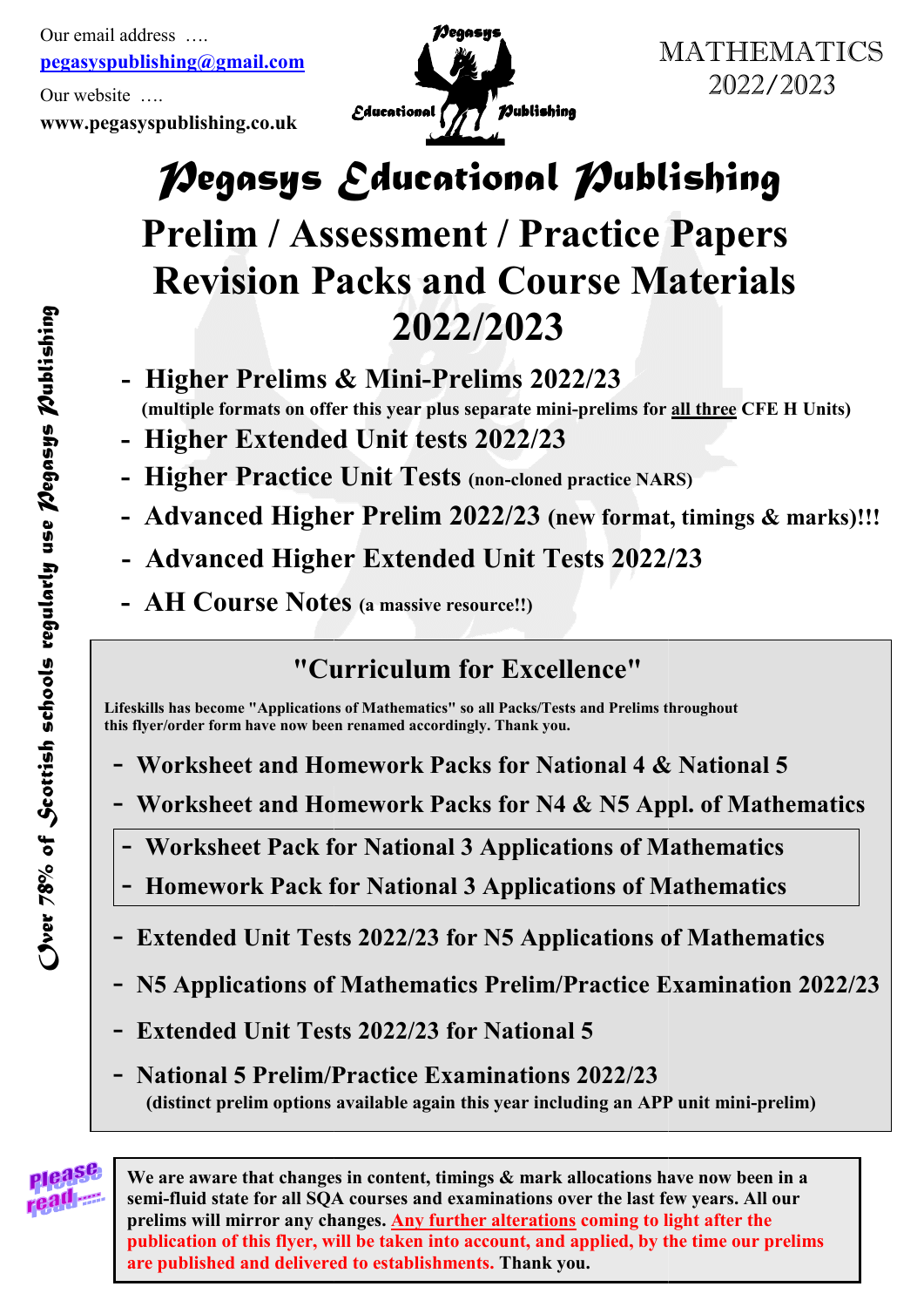- **\* All examination papers and extended tests are original to 2022/2023.**
- **\* Great care has been taken with the construction of, and the content within, each of our prelim examinations and extended unit tests.**
- **\* All content proofed for suitability, accuracy and difficulty.**
- **\* The duration of each paper and the allocation of marks is consistent with the current Scottish Qualification Association examinations.**
- **\* All course and revision packs are entirely original. Each has been constructed with care to either "fit-in" with existing materials or to stand alone as an individual resource.**





**(All prices can be found on the order form)**

#### **CURRICULUM FOR EXCELLE4CE - PAPER / PACK DESCRIPTIO4S 2022/2023**

**All our new packs and papers have been developed in line with the "Experiences and Outcomes" of Curriculum for Excellence.** 

**Suitable real life contexts have been used wherever possible in keeping with the ideals of Curriculum for Excellence.** 

#### **CFE Level 3 Homework Pack**

 This pack consists of approximately 33 exercises (1 exercise at each of the three sub levels for each topic of the Level 3 course) amounting to around  $65 - 70$  pages of work in total. There are separate homeworks for each topic with the exception of "short" topics which are incorporated into other exercises. For example, Rounding is included in Number Processes.

The exercises in this pack are differentiated over three sub levels.

 **Pack contains ….** 11 homework exercises at the **Groundwork Sub Level** 11 homework exercises at the **Core Sub Level** 11 homework exercises at the **Extension Sub Level Sub Level descriptions** … G**roundwork** - The content of this is mainly pre Level 3. It is aimed at students who may struggle with the core content of Level 3, but who would be covering the same topics as those on the core Level 3 course. **Core** - As its name suggests, this covers the core content of Level 3 with the exception of the most demanding outcomes and experiences. **Extension** - Aimed at stretching the more able students with more demanding applications of level 3 content (and very occasional level 4 content). There is an emphasis on problem solving.

 **This homework pack comes complete with answers. (Tick box CE1 on main order form)**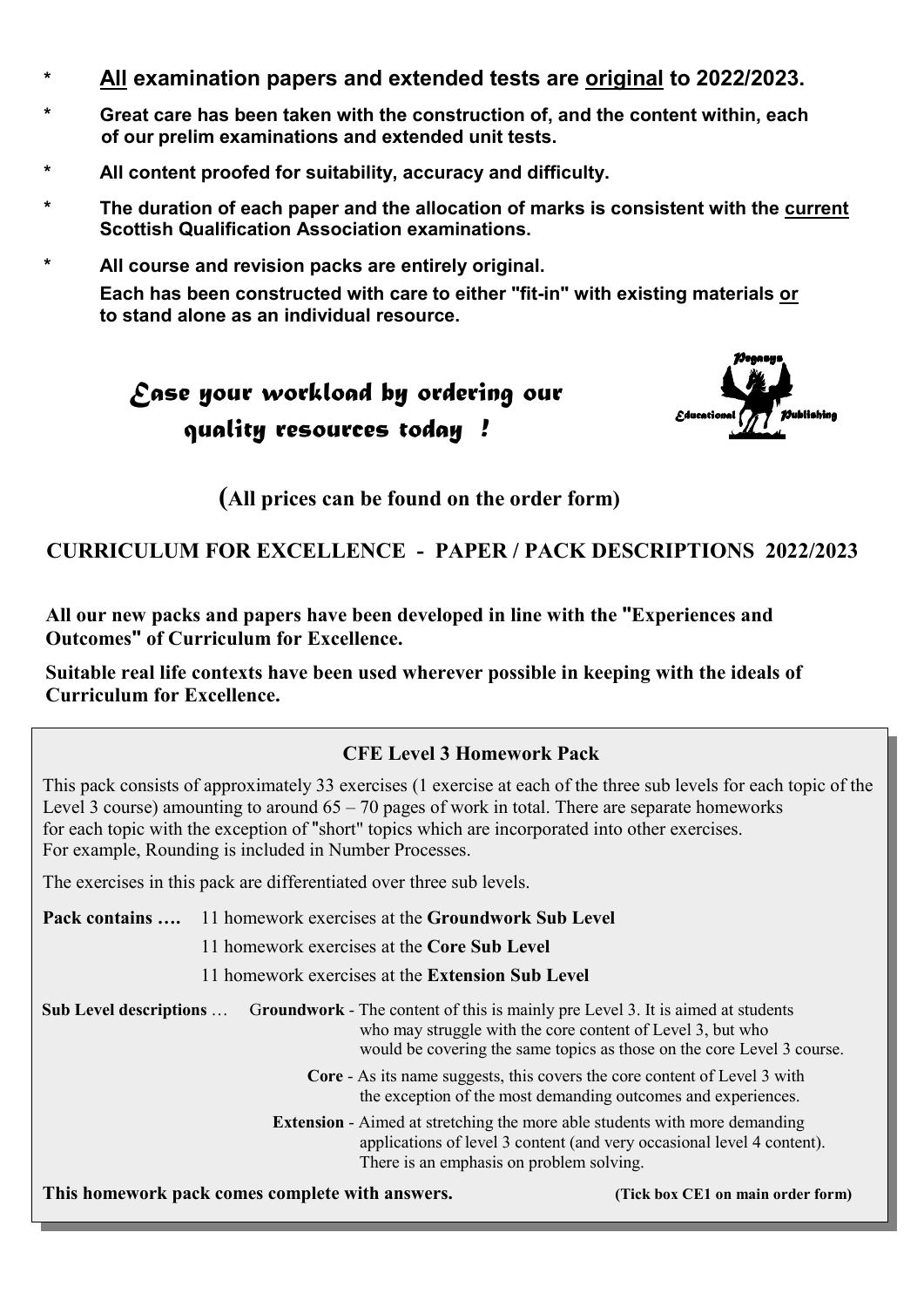#### **CFE Level 3 Assessment Pack**

#### **This pack consists of 24 separate assessments.**

There are **8 assessments at each of the three sub levels** consisting of 4 practice (or pre) assessments + 4 main assessments.

The assessments in this pack are differentiated over the same three sub levels as the homework pack.

4 pre-assessments + 4 assessments at the **Groundwork Sub Level**

4 pre-assessments + 4 assessments at the **Core Sub Level**

4 pre-assessments + 4 assessments at the **Extension Sub Level**

**All assessments come complete with full marking instructions and marking schemes.** 

 **(Tick box CE2 on main order form)** 

**The packs described below have been developed in line with the SQA Course Guidelines for 4ationals 4 & 5 of Curriculum for Excellence and are aimed at young people working at these levels.** 

*Please note …. most of the material in these packs has been taken from our previously published resources and have been re-organised, adapted and collated to fit exactly into the new "National 4 & 5 Guidelines".* 

#### **CFE 4ational 4 Worksheet/Homework Packs**

#### These packs cover all the topics within the three units of the new National 4 for Mathematics.

Each pack contains exercises giving extensive practice in the basics for each topic area, and, where appropriate, problem solving and examination type questions.

Each pack represents a huge resource and is designed to last the time allocated to that unit within the new arrangements.

| N4 Pack 1 for Unit: Expressions $\&$ Formulae (EF)         | (Tick box CE3 on our main order form) |
|------------------------------------------------------------|---------------------------------------|
| N4 Pack 2 for Unit: Relationships (REL)                    | (Tick box CE4 on our main order form) |
| N4 Pack 3 for Unit: Numeracy (NUM)                         | (Tick box CE5 on our main order form) |
| N4 Homework Pack (homework exercises covering all 3 units) | (Tick box CE6 on our main order form) |

**Answers are provided for each pack with marking schemes included in the Homework Pack.**

**CFE 4ational 5 Worksheet/Homework Packs**

#### These packs cover all the topics within the three units of the new National 5 for Mathematics.

Each pack contains exercises giving extensive practice in the basics for each topic area, and, where appropriate, problem solving and examination type questions.

Each pack represents a huge resource and is designed to last the time allocated to that unit within the new arrangements.

| N5 Pack 1 for Unit: Expressions & Formulae (EF)                                        | (Tick box CE7 on our main order form)  |  |  |
|----------------------------------------------------------------------------------------|----------------------------------------|--|--|
| N5 Pack 2 for Unit: Relationships (REL)                                                | (Tick box CE8 on our main order form)  |  |  |
| N5 Pack 3 for Unit: Applications (APP)                                                 | (Tick box CE9 on our main order form)  |  |  |
| N5 Homework Pack (homework exercises covering all 3 units)                             | (Tick box CE10 on our main order form) |  |  |
| Answers are provided for each pack with marking schemes included in the Homework Pack. |                                        |  |  |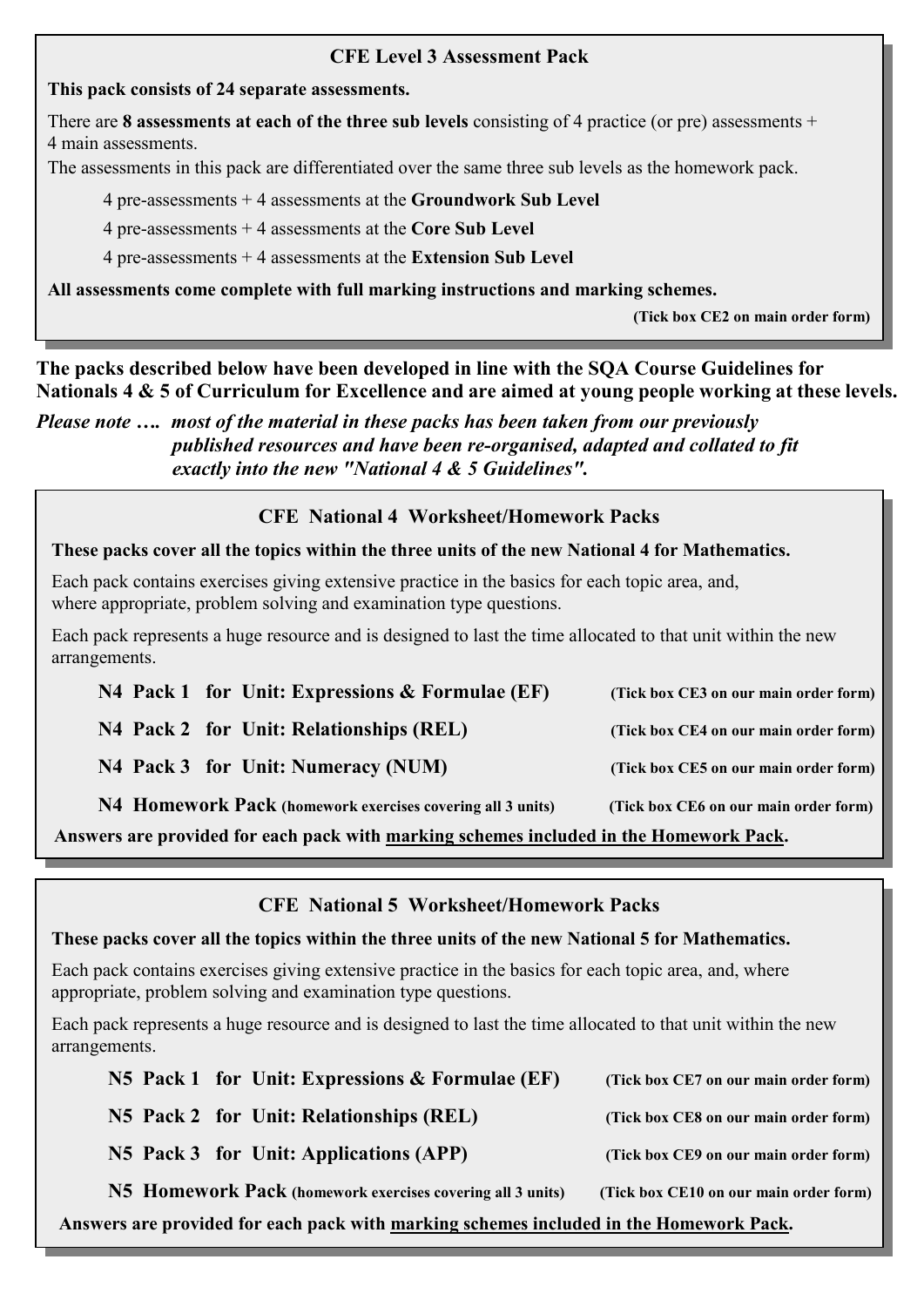#### **CFE National 4 Applications of Mathematics Bundle 4ational 4 Applications of Mathematics bundle contains**  - 2 Added Value practice tests (each consists of P1 non-calc. 20 marks & P2 calc. 40 marks)

- 3 Practice Unit Tests (one for each unit)
- An Extended Test covering the whole Applications of Mathematics course

**All tests come complete with full marking instructions and marking schemes. (Tick box CE11)** 

*CFE* National 3 Applications of Mathematics - Worksheet Pack

**This pack specifically covers the topics within the three unit tests of the N3 Applications of Maths ...**<br>\* Manage Money and Data \* Shape, Space and Measures \* Numeracy

#### \* Manage Money and Data \* Shape, Space and Measures

 The pack contains a set of classroom worksheets giving extensive practice in each topic within the unit tests and, where appropriate, incorporates problem solving questions with many set within real life contexts.

*Answers are provided with the pack.***<br>
<b>***Answers are provided with the pack.* 

#### **CFE National 3 Applications of Mathematics - Homework Pack**

 **This pack contains a set of homework exercises that cover the topics within the three unit tests**  of the new National 3 Applications of Mathematics ......

\* Manage Money and Data \* Shape, Space and Measures \* Numeracy

The pack contains a set of homework exercises giving further practice in each unit topic.

 **Answers are provided with the pack. (Tick box CE13)**

## *CFE* **National 4 Applications of Mathematics - Worksheet Pack**

This pack covers all the topics within the three units of the National 4 Applications of Mathematics ..

\* Managing Finance and Statistics \* Geometry and Measures \* Numeracy

 The pack contains a set of classroom worksheets giving extensive practice in the basics for each topic area, and, where appropriate, incorporates problem solving questions with many set within real life contexts.

 **Answers are provided with the pack. (Tick box CE14)**

#### *CFE* National 4 Applications of Mathematics - Homework Pack

 **This pack contains a set of homework exercises that cover most of the topics within the three units**  of the new National 4 Applications of Mathematics ......

\* Managing Finance and Statistics \* Geometry and Measures \* Numeracy

 The larger topics have an individual homework exercise to themselves … however smaller related topics are joined together within a single exercise.

 **Answers are provided with the pack. (Tick box CE15)**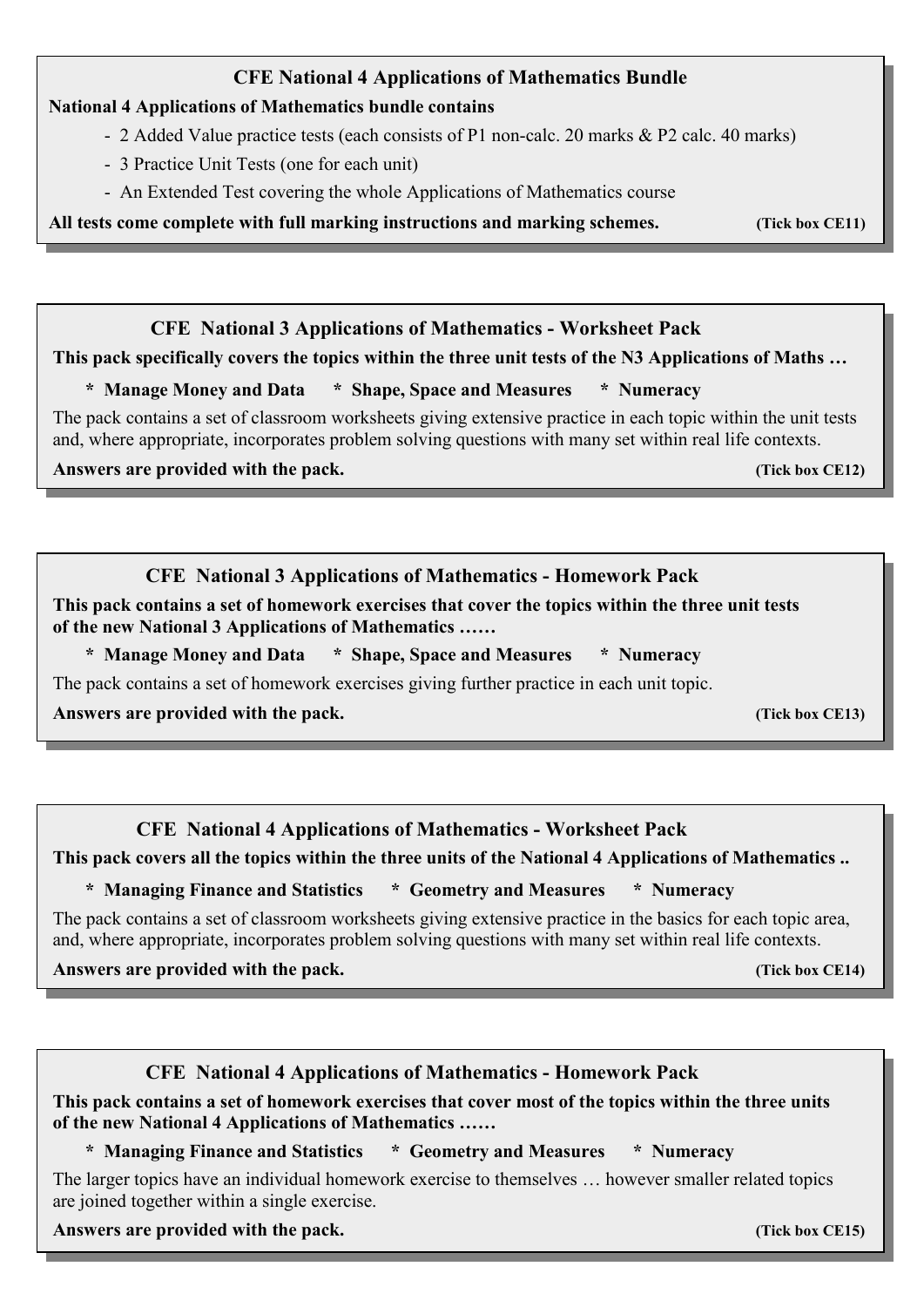#### *CFE* **National 5 Applications of Mathematics - Worksheet Pack**

This pack covers all the topics within the three units of the National 5 Applications of Mathematics ...

#### \* Finance and Statistics \* Geometry and Measures \* Numeracy

 The pack contains a set of classroom worksheets giving extensive practice in the basics for each topic area, and, where appropriate, incorporates problem solving questions with many set within real life contexts.

 **Answers are provided with the pack. (Tick box CE16)**

l

#### *CFE* National 5 Applications of Mathematics - Homework Pack

 **This pack contains a set of homework exercises that cover most of the topics within the three units**  of the new National 5 Applications of Mathematics ......

- **Finance and Statistics**
- **Geometry and Measures**
- **Numeracy**

 The larger topics have an individual homework exercise to themselves … however smaller related topics are joined together within a single exercise.

 **Answers are provided with the pack. (Tick box CE17)**

#### **CFE National 5 Practice Examination Papers**

#### A set of 'six' practice examination papers for National 5

- Each paper covers all three units.
- For each practice exam paper … P1 is a non-calculator paper, worth 40 marks, and lasts for 1 hour

## P2 is a calculator paper, worth 50 marks, and lasts for 1 hr 30 mins

#### **All papers come complete with full marking instructions and marking schemes.**

These papers have been partially constructed from previously seen and used materials. The remainder of the questions being unique and unseen to ensure complete coverage of the National 5 course.

 **(Tick box CE18)**

## **NATIONAL 5 ASSESSMENT MATERIALS 2022/2023**

#### **All the CFE assessment materials following are sight 'unseen' and 'unique' to 2022/2023**

#### **4ational 5 .... Extended Unit Tests 2022/2023**

- \* A set of **three** individual extended unit tests (one test for each unit) at National 5.
- \* Each test is a single paper lasting 45 minutes and is designed to test beyond basic competency.
- All questions completely original and unseen (unique to 2022/2023).

#### **Ideal for exposure to work above the core-level or as a means of testing the units at a more demanding level.**

If pupils are being NAR re-tested those who have already passed can take advantage of these tests.

National 5 .... Extended Unit Tests (a set of three 45 minute tests) **(Tick box CE19)**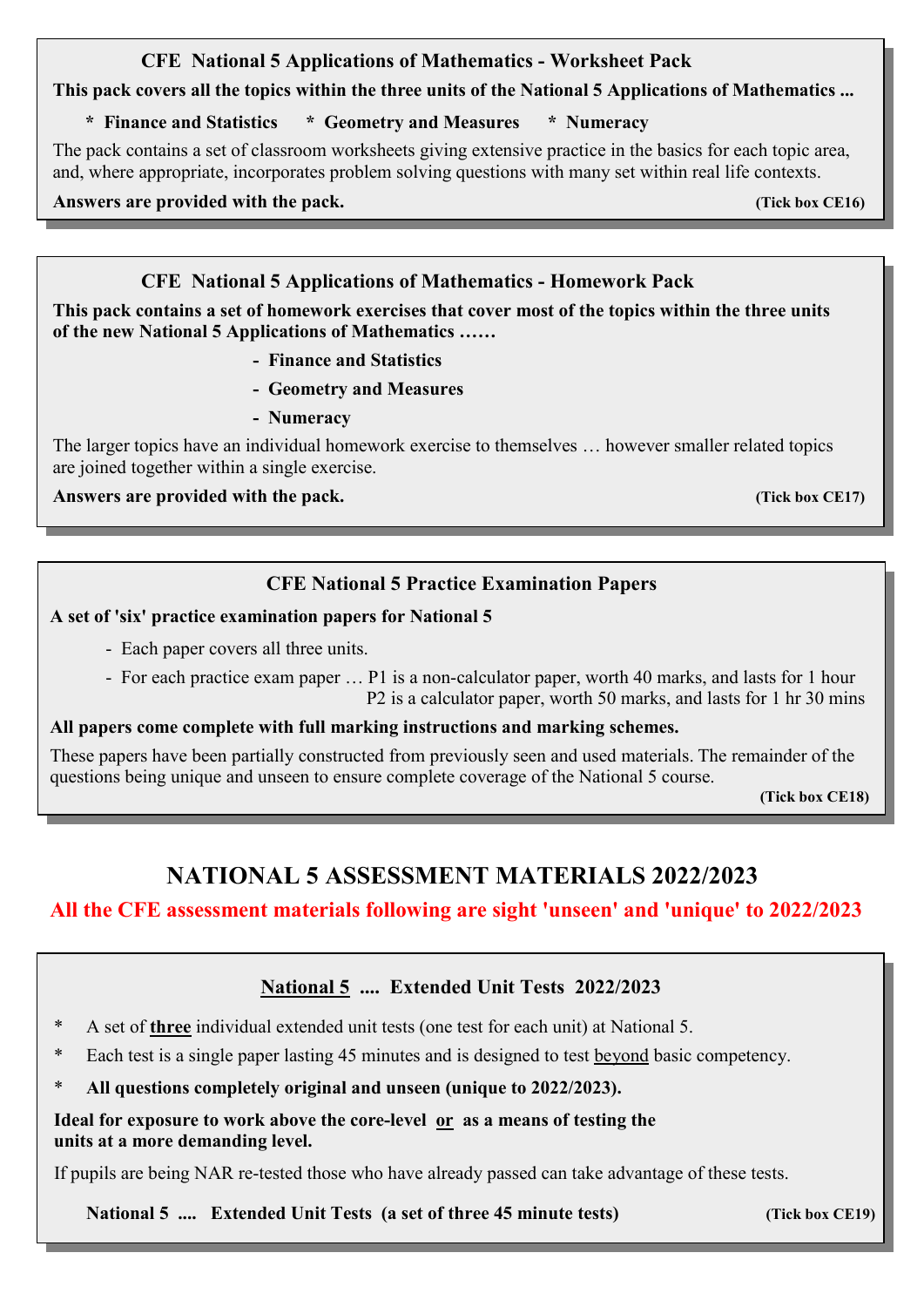# **1 Mational 5** Applications of Mathematics .... Extended Unit Tests 2022/2023

- \* A set of **three** individual extended unit tests (one test for each unit) for National 5 Applications of Maths
- \* Each test is a single paper lasting 45 minutes and is designed to test beyond basic competency.
- \* **All questions completely original and unseen (unique to 2022/2023).**

 **Ideal for exposure to work above the core-level or as a means of testing the units at examination level.** 

 **45 Applications of Maths ... Extended Unit Tests (a set of three 45 minute tests) (Tick box CE20)**

#### **4ational 5 Applications of Mathematics .. Practice/Prelim Examination 2022/2023**

A prelim/practice examination paper for National 5 Applications of Mathematics covering All recent changes topics from across al three units of the N5 Applications of Mathematics course. **All Fecont 2022/23 !!!** 

**4ational 5 Applications of Mathematics Practice/Prelim paper 2022/2023.** 

- **P1 - (non-calculator paper) will last 65 minutes and is worth 45 marks.**
- **All questions are original and unseen. Unique to 2022/2023.**

 **P2 - (calculator paper) will last 120 minutes and contains extended response questions along with some questions with real life contexts. This paper is worth 65 marks**

 **(Tick box CE21)** 

#### **4ational 5 .... Practice/Prelim Examinations 2022/2023**

This year we are offering a choice of papers at National 5. We are aware that many schools will not have covered the complete course at the time of prelims so are offering a more flexible approach.

National 5 Practice/Prelim examination paper 2022/2023 (P1/P2), covering Units EF, REL only.

- **P1 - (non-calculator paper) will last 75 minutes and is worth 50 marks.** 
	- **P2 (calculator paper) will last 110 minutes and contains both short and extended response questions. This paper is worth 60 marks**

 **(Tick box CE22)**

National 5 Practice/Prelim examination paper 2022/2023 (P1/P2), covering Units EF, REL & APP.

 **P1 - (non-calculator paper) will last 75 minutes and is worth 50 marks.** 

All these papers are<br>unique to 2022-23 !!!

 **All questions are** 

**original and unseen. Unique to 2022/2023.**

> **P2 - (calculator paper) will last 110 minutes and contains both short and extended response questions. This paper is worth 60 marks**

> > **(Tick box CE23)**

National 5 Mini-Practice/Prelim examination paper 2022/2023, covering Unit APP only.  **- single paper worth 40 marks and lasting 60 minutes.** 

 **(Tick box CE24)**

**Full marking schemes are included with all papers.** 

There are **no common questions over these three papers** and we have endeavoured to cover all aspects of the National 5 course. E.g. if finding an angle using the cosine rule appears in one paper then finding a side using the Cosine rule will be covered in another paper, etc.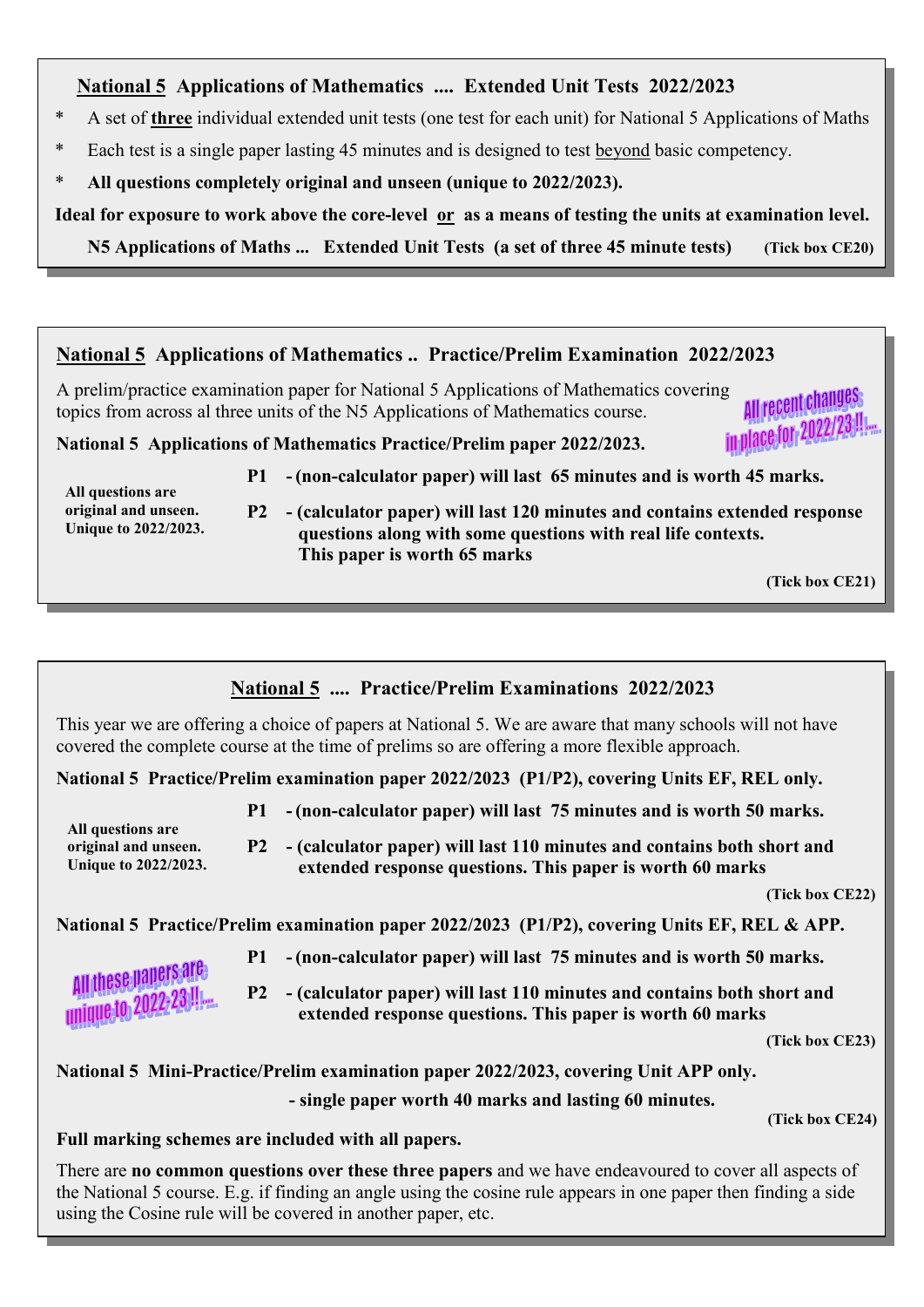## **Higher & Advanced Higher Prelims 2022/2023 & course materials**

**Please note: All our Higher and Advanced Higher Mathematics prelims and Extended Tests 2022/2023 are of a format which relates to the most up-to-date arrangements for the CFE Higher and CFE Advanced Higher.**

| <b>CFE Higher</b><br>(2022/2023)<br>New timings and mark | - Prelim covering all the topics in Units EF, Rel/Cal & App.<br>P1 (non-calculator) will last 90 mins and is worth 70 marks.<br>It will contain approx. 15 questions most of which will be shorter response.<br>P2 (calculator) will last 105 mins and is worth 80 marks.<br>It will contain approx. 12 questions most of which will be extended response.<br>(Tick box A) |
|----------------------------------------------------------|----------------------------------------------------------------------------------------------------------------------------------------------------------------------------------------------------------------------------------------------------------------------------------------------------------------------------------------------------------------------------|
| <b>CFE Higher</b>                                        | - Prelim covering the topics in the old Units $1 & 2$ only.                                                                                                                                                                                                                                                                                                                |
| (2022/2023)                                              | P1 (non-calculator) will last 70 mins and is worth 60 marks.                                                                                                                                                                                                                                                                                                               |

 **(2022/2023) P1 (non-calculator) will last 70 mins and is worth 60 marks. 10 this prelim covering only two** It will contain approx. 12 questions most of which will be shorter response.<br>In although the participant of the P2 (calculator) will last 90 mins and is worth 70 marks.

**P2 (calculator) will last 90 mins and is worth 70 marks.**<br> *Millen Mill contain approx.* **10 questions most of which will be marked to the market will be Will contain approx. 10 questions most of which will be extended response. (Tick box B) CFE Higher** – **Mini- Prelim paper - covering the topics in the old Unit 3.** 

 **(2022/2023) Paper - 50 mins and approx. 40 marks. Includes a detailed marking scheme. The paper will contain a mixture of short and extended response questions. (Tick box C)**

 **Please note: There are common questions between the three prelims above (boxes A, B & C).** 

#### **CFE Higher Mini-Prelims 2022/2023**

 **Each of the mini-prelims below has two sections. A Section A which is non-calculator and a Section B where calculators are allowed. This allows each prelim to be given in two stages if required.**

 **If all three mini-prelims are purchased they can be combined in any order to produce a longer prelim to suit individual needs re topic/course order! Remaining questions can then be given at a later date.** 

| <b>CFE Higher</b>   | - Mini-Prelim paper covering the content within the Applications unit.       |              |  |
|---------------------|------------------------------------------------------------------------------|--------------|--|
| App. Unit           | Paper - 65 mins and 50 marks. A detailed marking scheme is included.         |              |  |
| (2022/2023)         | The paper will contain a mixture of short and extended response questions.   |              |  |
|                     |                                                                              | (Tick box D) |  |
| <b>CFE Higher</b>   | - Mini-Prelim paper covering the content within the Rel. $&$ Calculus unit.  |              |  |
| <b>Rel/Cal Unit</b> | Paper - 65 mins and 50 marks. A detailed marking scheme is included.         |              |  |
| (2022/2023)         | The paper will contain a mixture of short and extended response questions.   |              |  |
|                     |                                                                              | (Tick box E) |  |
| <b>CFE Higher</b>   | - Mini-Prelim paper covering the content within the $Exp.$ & Functions unit. |              |  |
| <b>Exp/Fun Unit</b> | Paper - 65 mins and 50 marks. A detailed marking scheme is included.         |              |  |
| (2022/2023)         | The paper will contain a mixture of short and extended response questions.   |              |  |
|                     | (Please see order form for purchasing all three mini-prelims - Tick box G)   | (Tick box F) |  |

There are no common questions between these three mini-prelims and items A, B & C above.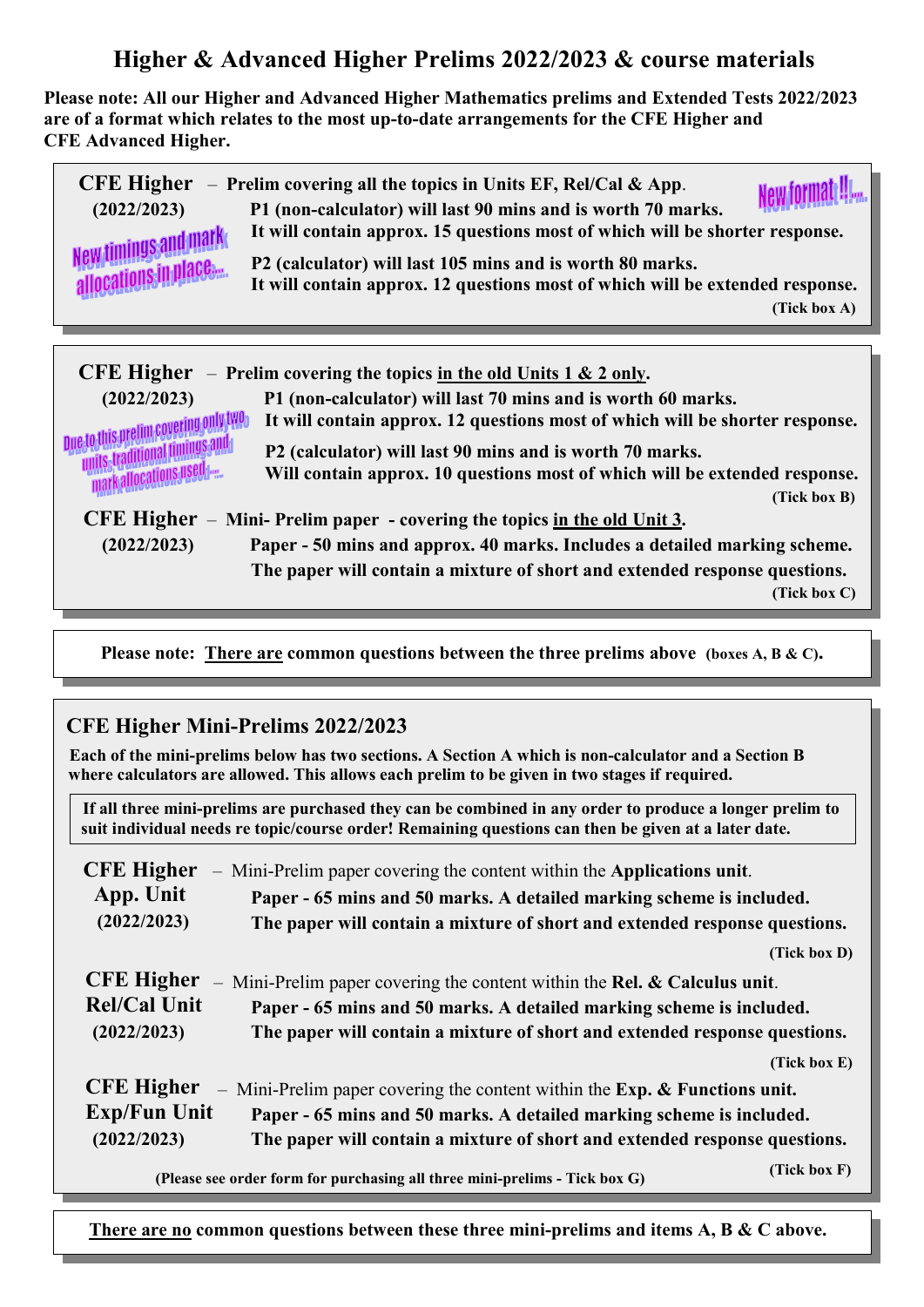#### **CFE Higher Extended Unit Tests 2022/2023 - Testing Units EF, Rel/Calc & Apps.**

 A set of **three individual extended unit tests**, testing beyond basic competency. Each test is a single paper lasting 50 minutes and is worth 40 marks. Tests will include a mixture of short and extended response questions.

 **All questions in the above tests are original and unseen. Unique to 2022/2023. (Tick box H)**

#### **CFE Higher Practice Unit Tests (~ 4ARS) - for Units EF, Rel/Calc & App**

A set of **nine (non-cloned) individual practice unit tests**.

 Three tests for each Unit - Expressions and Functions, Relationships & Calculus, Applications. These tests **do not** closely mirror the new SQA NARS as cloned tests are no longer accepted for practice. These tests are similar in topics and level …. but the order, emphasis and structure have all been changed. **(Tick box I)** (Tick box I)

#### **CFE Higher Mathematics - Practice Examination Papers**

#### **A set of 'six' practice examination papers for the new CFE Higher in Mathematics.**

- Each paper covers all three units.

 - For each practice exam paper … P1 is a non-calculator paper, worth 60 marks, and lasts for 70 mins P2 is a calculator paper, worth 70 marks, and lasts for 90 mins

#### **All papers come complete with full marking instructions and marking schemes.**

 These papers have been mostly constructed from previously seen and used materials. The remainder of the questions being unique and unseen to ensure complete coverage of the course.

 **(Tick box J)**

#### **Higher Multiple Choice Pack - Although no longer a requirement this pack is an excellent resource for topic by topic revision and homework**

**(Tick box K)** 

#### **Higher Revision/ Homework Packs**

**Pack 1** .... This pack is an excellent topic by topic resource. **(Tick box L)** 

**Pack 2** .... This pack has been made up from questions previously published by ourselves in prelim papers (<2001). **(Tick box M)**

# Advanced Higher Grade Mathematics – Assessment Materials

#### **CFE Advanced Higher Mathematics Prelim 2022/2023**

 **Prelim/Practice paper covering the topics from all three units (***Methods in Algebra & Calculus***,** *Applications of Algebra & Calculus* **and** *Geometry Proof & Systems of Equations***).** 

#### **This prelim examination consists of "two" papers and lasts for a total of 3 hours 30 mins.**

- **Rew format diminus and many calculator P1** (non-calculator) will last 1 hour and is worth 35 marks.<br>allocations for 2020/21...
	- **P2 (calculator) will last 2 hours 30 mins and is worth 80 marks.**

#### **The content and structure of the prelim will be in line with the latest arrangements for the new CFE Advanced Higher in Mathematics implemented for 2022/23.**

 The questions will cover all levels of difficulty and not just the core work at level C. This will provide a realistic examination experience for your students **(Tick box N)** 

New formate!!!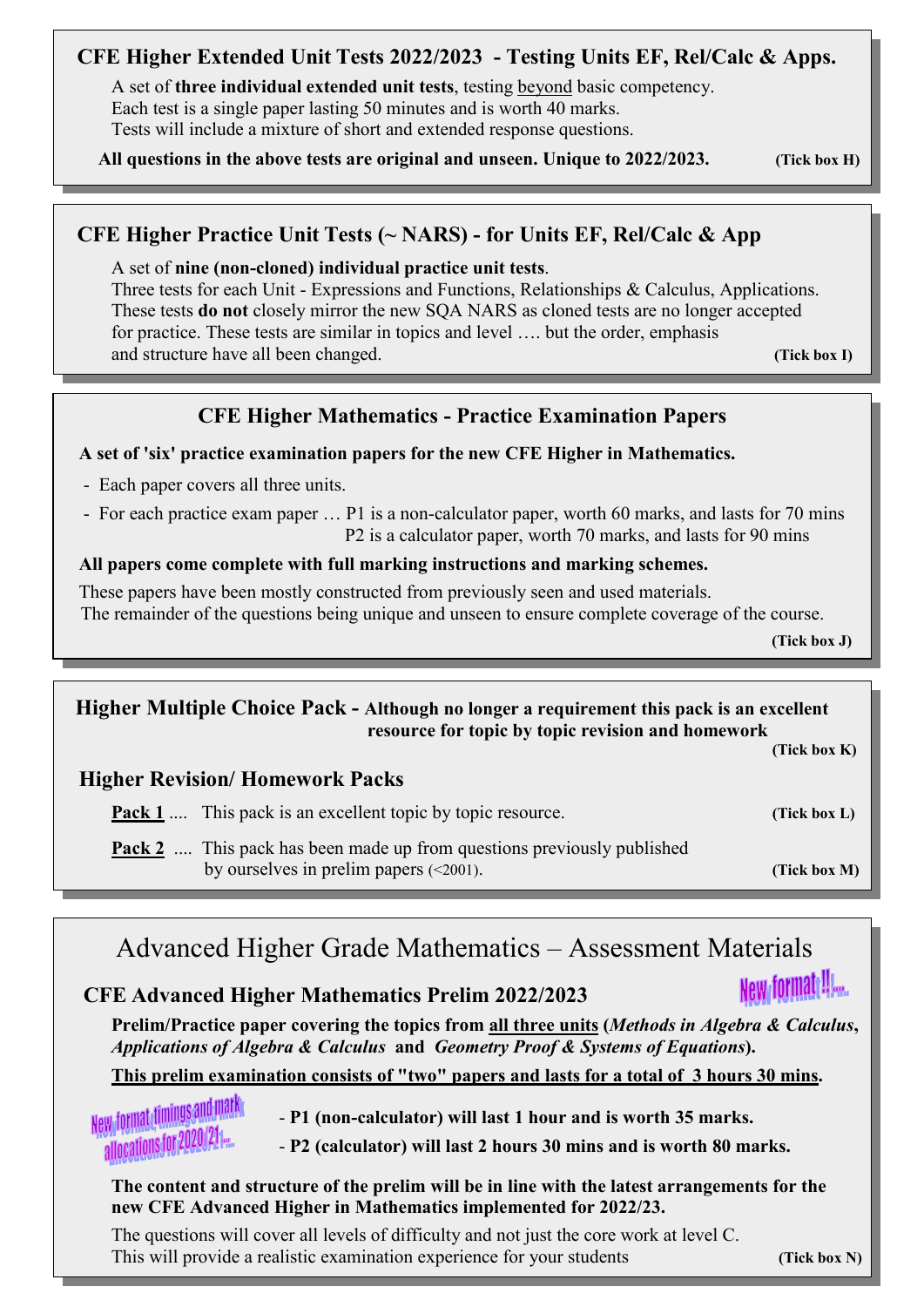\*\* **Please read …** We at Pegasys understand that with the new CFE AH Mathematics format many departments may decide to progress through the course in their own preferred topic/unit order. **With this in mind we have decided to offer again a full course Prelim/Practice Examination paper for this session albeit with the new format, timings and marks allocations (3 hours 30 mins, 115 marks) in place.** It has been designed in such a way that any questions you may not have covered, by the time of the paper needing to be used, can be easily removed from the examination, bringing it back to perhaps a two hour paper or similar. The removed questions could then be given later as a top-up mini-prelim. Alternatively you could feed in questions from our AH Extended Unit Tests 2022/23, to plug the gaps, keeping the examination at 3 hours 30 mins. All the remaining questions both from the Prelim and the Extended Tests could then be used at a later date once the course has been completed.

We have tried to be as flexible as possible with our materials in order to cover varied approaches to this new format. Thank you.

#### **CFE Advanced Higher .... Extended Unit Tests 2022/2023**

- \* A set of three individual unit tests (one test for each unit).
- \* Each test is a single paper lasting 50 minutes and is designed to test beyond basic competency.
- \* All questions completely original and unseen (unique to 2022/2023).

 Ideal for exposure to work above the core-level or as a means of testing the Units at a more demanding level. **(Tick box O)** 

#### **CFE Advanced Higher .... Course Notes & Worked Examples**

- \* Full set of course notes in running order for the new CFE Advanced Higher Mathematics
- \* Spaces for pupils to fill in and complete worked examples
- \* Includes a teacher version with all examples completed!!
- \* Easily moveable topics to suit the running order in your school
- \* Will speed up the teaching of AH and free more class time for practice and extension

**This is a massive new resource running to approximately 170 pages!! (Tick box P)**

#### **'NEW' CFE Advanced Higher Practice Unit Tests (~ NARS)**

A set of **six (non-cloned) individual practice unit tests**.

**Two practice tests for each Unit** - *Methods in Algebra & Calculus, Applications of Algebra & Calculus and Geometry Proof & Systems of Equations*.

 These tests **do not** closely mirror the new SQA NARS as cloned tests are no longer accepted for practice. These tests are similar in topics and level …. but in most cases the order, emphasis and structure have all been changed.

*<b>EXECUTER BOX Q)* **C** (Tick box Q)

**\* All materials will be sent out late August early September 2022 (following Covid-19 regulations). All orders received by the 30th June 2022 will be sent out at the time stated above.** 

 **Orders received after that date will be completed a.s.a.p. (usually within a few days).** 

- **\* Establishments/local authorities will be invoiced for payment as per Covid-19 arrangements.**
- **\* All orders are VAT free.**

- **\* We accept orders throughout the year.**
- **\* Contact us ... tel/fax: 01236 430006 email: pegasyspublishing@gmail.com web: www.pegasyspublishing.co.uk**

 *Please use the double-sided order form following this page and send it, via your establishment's finance department, to the email address given on the form .* 

 *You may, if you prefer, fax your order to* **01236 430006** *or post it to the address given on the form. Due to Covid-19 we would prefer if you either emailed or faxed your order, however we will of course accept orders by post. Thank you.*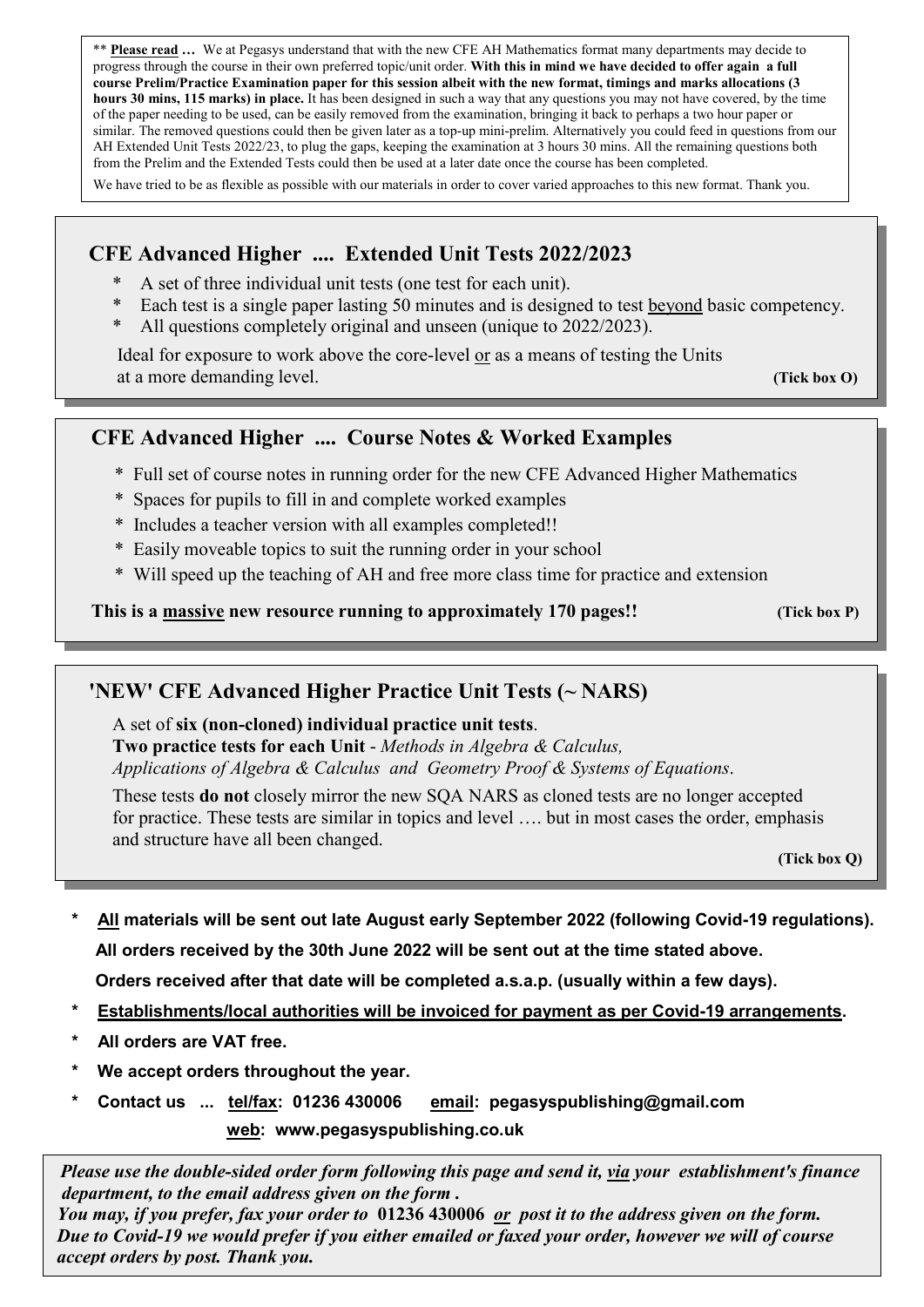#### **Please note : The second side of this order form must be completed. Thank You**



# **ORDER FORM 2022/2023 MATHEMATICS**

*Email completed form to*: **pegasyspublishing@gmail.com**  *or Fax to:*  **01236 430006**  *by post:*  **Pegasys Educational Publishing**

**6 Heathery Lea Avenue Carnbroe Estate Coatbridge, ML5 4JT** 

| <b>Curriculum For Excellence Packs, Tests, Prelims &amp; Practice Exams</b>           |        | Code            |
|---------------------------------------------------------------------------------------|--------|-----------------|
| CFE Level 3 Homework Pack (33 homework exercises + answers)                           | £30.00 | CE1             |
| CFE Level 3 Assessment Pack (24 assessments + marking schemes)                        | £30.00 | CE2             |
| <b>CFE National 4 Pack 1 - Unit EF</b><br>(Worksheet Pack + answers)                  | £30.00 | CE3             |
| CFE National 4 Pack 2 - Unit REL (Worksheet Pack + answers) - larger pack             | £40.00 | CE4             |
| <b>CFE National 4 Pack 3 - Unit NUM</b><br>(Worksheet Pack + answers)                 | £30.00 | CE5             |
| CFE National 4 Homework Pack (exercises + worked solutions & answers)                 | £35.00 | CE <sub>6</sub> |
| <b>CFE National 5 Pack 1 - Unit EF</b><br>(Worksheet Pack + answers)                  | £30.00 | CE7             |
| <b>CFE National 5 Pack 2 - Unit REL</b><br>(Worksheet Pack $+$ answers) - larger pack | £40.00 | CE8             |
| <b>CFE National 5 Pack 3 - Unit APP</b><br>(Worksheet Pack + answers)                 | £30.00 | CE9             |
| <b>CFE</b> National 5 Homework Pack (exercises + worked solutions & answers)          | £35.00 | CE10            |
| CFE N4 Applications of Maths Bundle (2 AV Tests, 3 Unit Tests, 1 Ext Test + answers)  | £45.00 | <b>CE11</b>     |
| CFE N3 Applications of Maths - Units MMD, SSM, Num (Worksheet Pack + answers)         | £35.00 | <b>CE12</b>     |
| CFE N3 Applications of Maths - Homework Pack (exercises + answers)                    | £25.00 | <b>CE13</b>     |
| CFE N4 Applications of Maths - Units F/S, G/M & Num (Worksheet Pack + answers)        | £50.00 | <b>CE14</b>     |
| CFE N4 Applications of Maths - Homework Pack (exercises + answers)                    | £30.00 | <b>CE15</b>     |
| CFE N 5 Applications of Maths - Units F/S, G/M & Num (Worksheet Pack + answers)       | £40.00 | <b>CE16</b>     |
| CFE N5 Applications of Maths - Homework Pack (exercises + answers)                    | £30.00 | <b>CE17</b>     |
| National 5  Set of 6 whole course practice examination papers for National 5          | £60.00 | <b>CE18</b>     |

 *\*\* Please note: these papers have been constructed from previously seen and used materials plus new required questions.*

#### **All assessment materials below this point dated 2022/2023 are 'unique' to session 2022/2023 !!**

| National 5  Extended Unit Tests 2022/2023 (set of 3) - Units EF, REL & APP              | £25.00 | <b>CE19</b> |
|-----------------------------------------------------------------------------------------|--------|-------------|
| N5 Applications of Maths  Extended Unit Tests 2022/2023 (set of 3) - Units F/S, G/M & N | £25.00 | <b>CE20</b> |
| N 5 Applications of Maths - Prelim Examination 2022/2023 - Units F/S, G/M & N           | £25.00 | CE21        |
| National 5 Prelim/Practice Examination 2022/2023 - Units EF & REL only                  | £20.00 | CE22        |
| National 5 Prelim/Practice Examination 2022/2023 - Units EF, REL & APP                  | £25.00 | CE23        |
| National 5 Mini-Prelim/Practice Examination 2022/2023 - Unit APP only                   | £10.00 | CE24        |

\**Please note: items CE22, CE23 & CE24 have no common questions between them!!*

New CFE Higher Maths & CFE Advanced Higher Maths Prelims 2022/2023 and other **associated materials are on the reverse side of this form. Thank you. P.T.O.**  $\rightarrow$